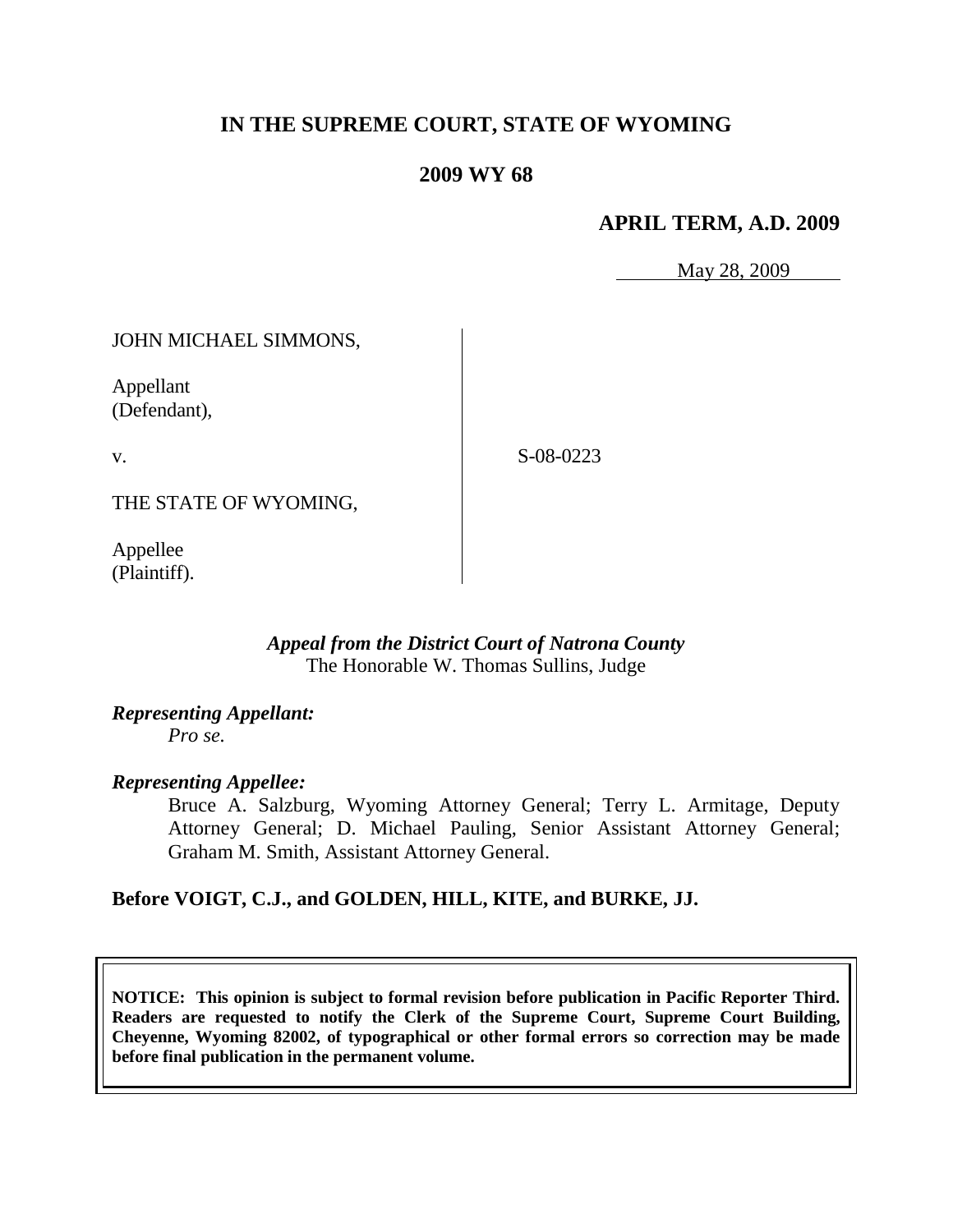## **KITE, Justice.**

[¶1] John Michael Simmons entered guilty pleas on separate charges in Wyoming and Nevada. The Wyoming court imposed a sentence which it suspended in favor of supervised probation. The Nevada court imposed a prison sentence which Mr. Simmons served until the authorities released him on parole.

[¶2] After his release from prison in Nevada, Mr. Simmons returned to Wyoming where he was still on probation. Two years later, the Wyoming court revoked his probation and reinstated the original sentence. The district court awarded credit for time served related to the probation revocation proceedings, but did not award credit for the time Mr. Simmons spent in prison in Nevada. Mr. Simmons filed a motion seeking credit for that time; the district court denied the motion; and Mr. Simmons filed a *pro se* appeal in this Court. We affirm.

#### **ISSUES**

[¶3] Mr. Simmons states four issues for this Court's consideration all of which focus on the question of whether he was entitled to credit against his Wyoming sentence for time he served in Nevada.

#### **FACTS**

[¶4] In 2004, Mr. Simmons pled guilty in Wyoming to one count of indecent liberties with a minor in violation of Wyo. Stat. Ann. § 14-3-104 (LexisNexis 2003). The district court sentenced him to a term of 36 to 60 months in the state penitentiary with credit for the 120 days he had served while awaiting disposition of the charge. The district court suspended the sentence and placed Mr. Simmons on probation for three years.

[¶5] A month later, Mr. Simmons pled guilty to a felony driving under the influence charge in Nevada and a Nevada court sentenced him to 38 months incarceration with eligibility for parole after 15 months and credit for 142 days served. The Nevada court ordered the sentence to run concurrently with any sentence Mr. Simmons was currently serving. Mr. Simmons served his sentence in Nevada while he was on probation in Wyoming.

[¶6] In 2005, the Nevada authorities released Mr. Simmons and placed him on parole. He returned to Wyoming where he continued to be on probation. Over the next two years, the State filed five petitions to revoke his probation for allegedly violating the condition requiring him to abstain from alcohol use. Of the first four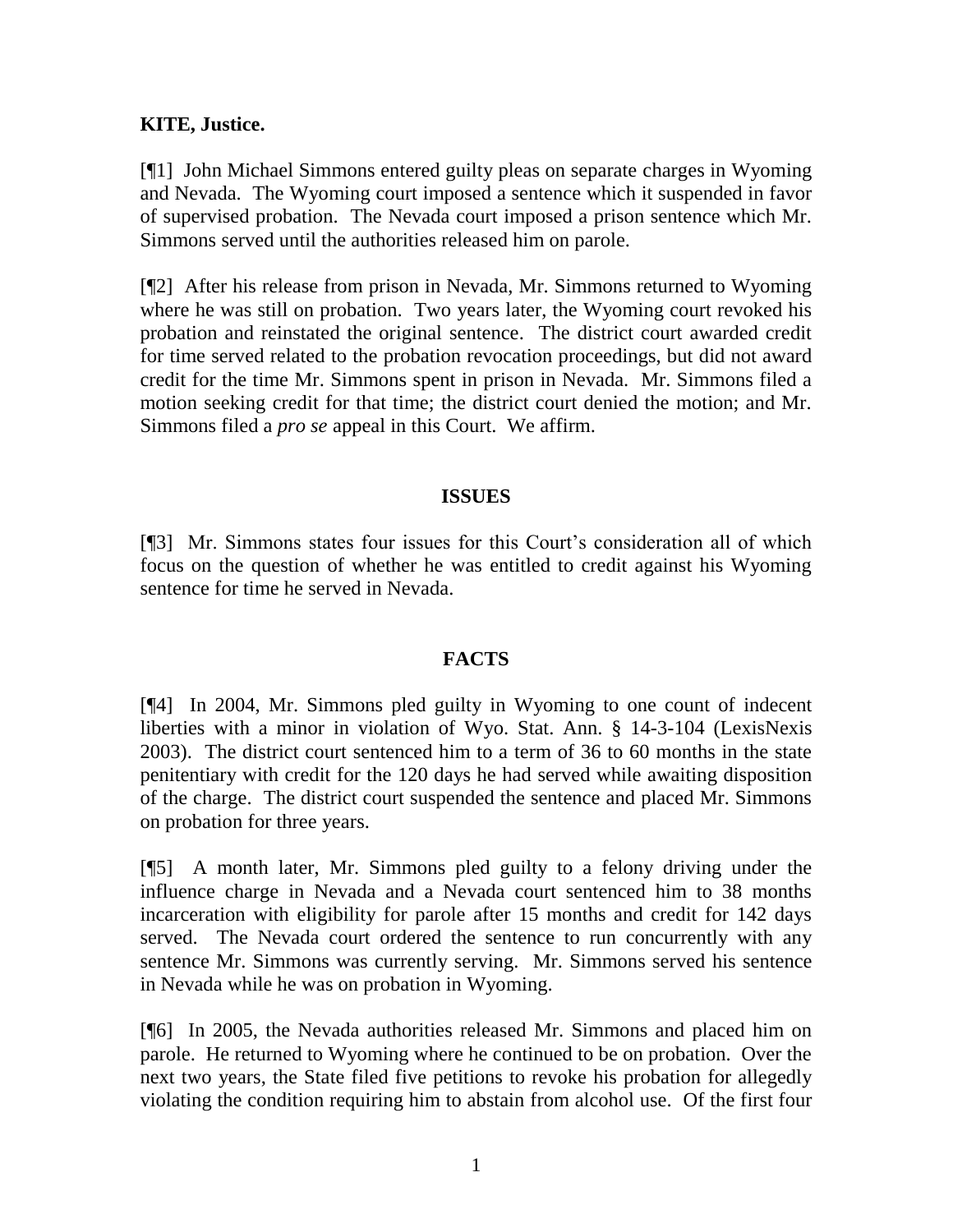petitions, the district court denied one on the grounds of insufficient evidence and granted three but continued Mr. Simmons' probation. In July of 2007, after the State filed its fifth revocation petition, the district court revoked Mr. Simmons' probation and reinstated the original sentence of 36 to 60 months with credit for 371 days served during the revocation proceedings.

#### **STANDARD OF REVIEW**

[¶7] A sentence that does not include proper credit for pre-sentence confinement is illegal. *Beyer v. State*, 2008 WY 137, ¶ 7, 196 P.3d 777, 780 (Wyo. 2008). Whether a sentence is illegal is a question of law, which we review *de novo*. *Id*.

#### **DISCUSSION**

[¶8] Mr. Simmons asserts that he was entitled to credit against his Wyoming sentence for the time he was incarcerated in Nevada. He relies on language from the Nevada order stating that his sentence in that state was to be served concurrently to any other sentence he was then serving. He argues that while he was in prison in Nevada, he was also on probation in Wyoming and so, upon revocation of his probation, the Wyoming court was required to count his time in the Nevada prison against his sentence in Wyoming.

[¶9] The State responds that Mr. Simmons was not entitled to credit in Wyoming for time he served for an unrelated offense in a different jurisdiction. The State notes that when credit is awarded, it is awarded for time attributable to the underlying criminal offense, and not to some unrelated offense. The State contends the district court properly denied Mr. Simmons' motion for credit for time served in Nevada.

[¶10] A defendant is entitled to credit against both the minimum and maximum sentence for pre-sentence confinement if he was unable to post bond. *Barnes v. State*, 2008 WY 6, ¶ 29, 174 P.3d 732, 740 (Wyo. 2008). A defendant is not, however, entitled to such credit when his confinement would have continued despite his ability to post bond. *Id.* A sentence that does not include proper credit for pre-sentence incarceration is illegal. *Id*. An illegal sentence is one which exceeds statutory limits, imposes multiple terms of imprisonment for the same offense, or otherwise violates the constitution or the law. *Id*.

[¶11] Punishment already exacted for an offense must be credited to the incarceration time occasioned by that offense. *Halbleib v. State*, 7 P.3d 45, 48 (Wyo. 2000). In *Kitzke v. State*, 2004 WY 9, ¶ 11, 84 P.3d 950, 953 (Wyo. 2004),